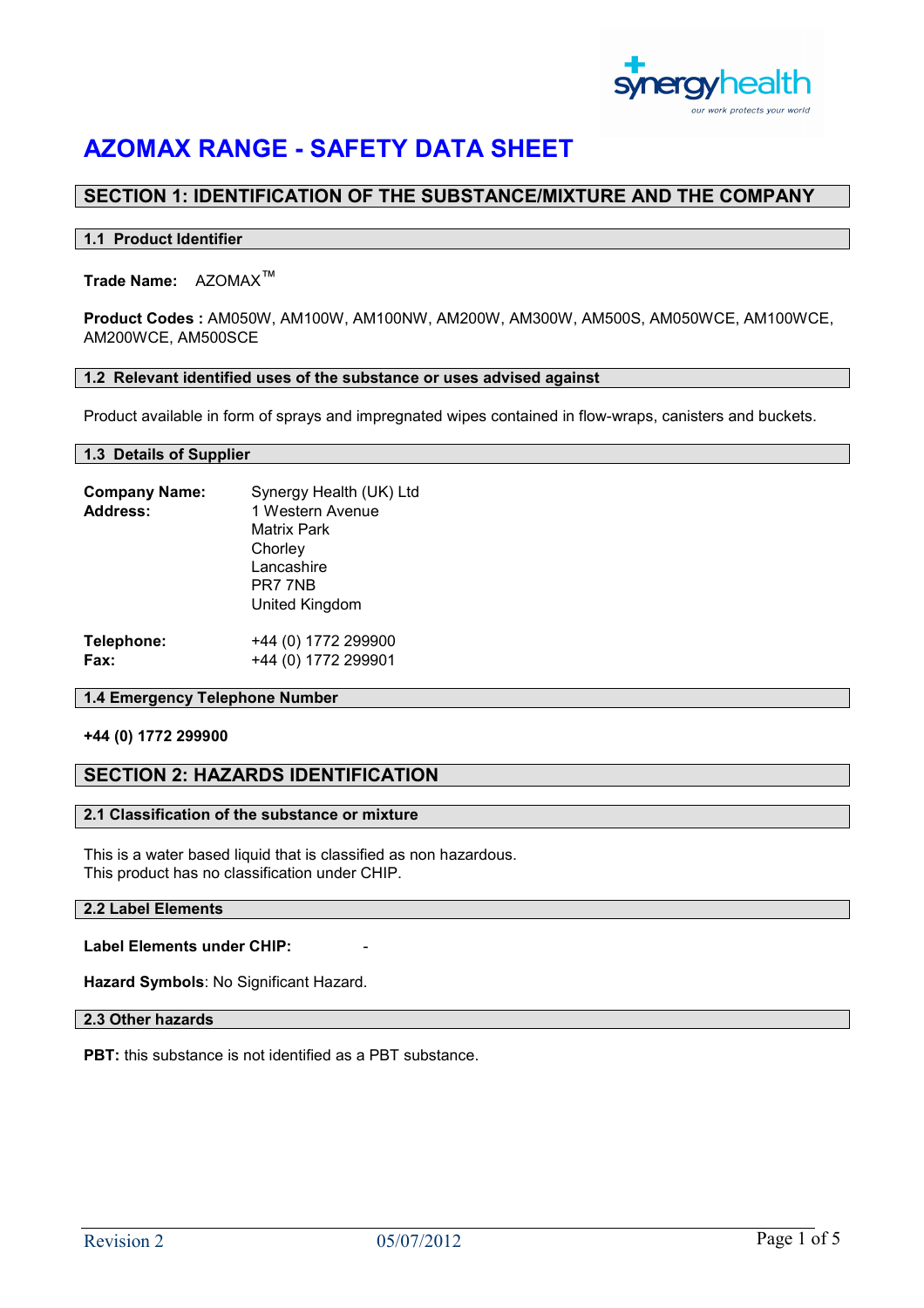

# SECTION 3: COMPOSITION/INFORMATION ON INGREDIENTS

#### 3.2 Mixtures

#### Hazardous ingredients:

#### C12-C14 ALKYL BENZYL DIMETHYL AMMONIUM CHLORIDE

| EINECS | CAS | $\cdot$<br>CHIP<br>شlassification | CI D<br>:lassification<br>. | Percent |
|--------|-----|-----------------------------------|-----------------------------|---------|
|        |     | C: R34<br>. N: R50<br>Xn: R2      |                             | $1\%$   |

#### BRONOPOL (INN)

| 200-143-0 | $52 - 51 - 7$ | Xn: R21/22, Xi: R37/38, Xi: R41, | $1\%$ |
|-----------|---------------|----------------------------------|-------|
|           |               | N:R50                            |       |

# SECTION 4: FIRST AID MEASURES

#### 4.1 Description of first aid measures

| Eye contact:         | Bathe the eye for 15 minutes with running water. |
|----------------------|--------------------------------------------------|
| <b>Skin contact:</b> | Wash hands after use.                            |
| Inhalation:          | Seek medical advice if feeling unwell.           |
| Ingestion:           | Wash out mouth with water.                       |

#### 4.2 Most important symptoms and effects, both acute and delayed

| Eye contact:         | There may be irritation and redness.   |
|----------------------|----------------------------------------|
| <b>Skin contact:</b> | No symptoms.                           |
| Inhalation:          | No symptoms.                           |
| Ingestion:           | There may be irritation of the throat. |

# SECTION 5: FIRE FIGHTING MEASURES

#### 5.1 Extinguishing Media

Use fire extinguishing methods suitable to the surrounding fire. Use water spray to cool containers.

#### 5.2 Special hazards arising from the substance or mixture

In combustion emits toxic fumes.

#### 5.3 Advice for fire-fighters

Advice for fire-fighters: Wear self-contained breathing apparatus. Wear protective clothing to prevent contact with skin and eyes.

# SECTION 6: ACCIDENTAL RELEASE MEASURES

#### 6.1 Personal precautions, protective equipment and emergency procedures

Personal Precautions: Refer to section 8 of SDS for personal protection information. Turn leaking containers leak side up to prevent escape of liquid.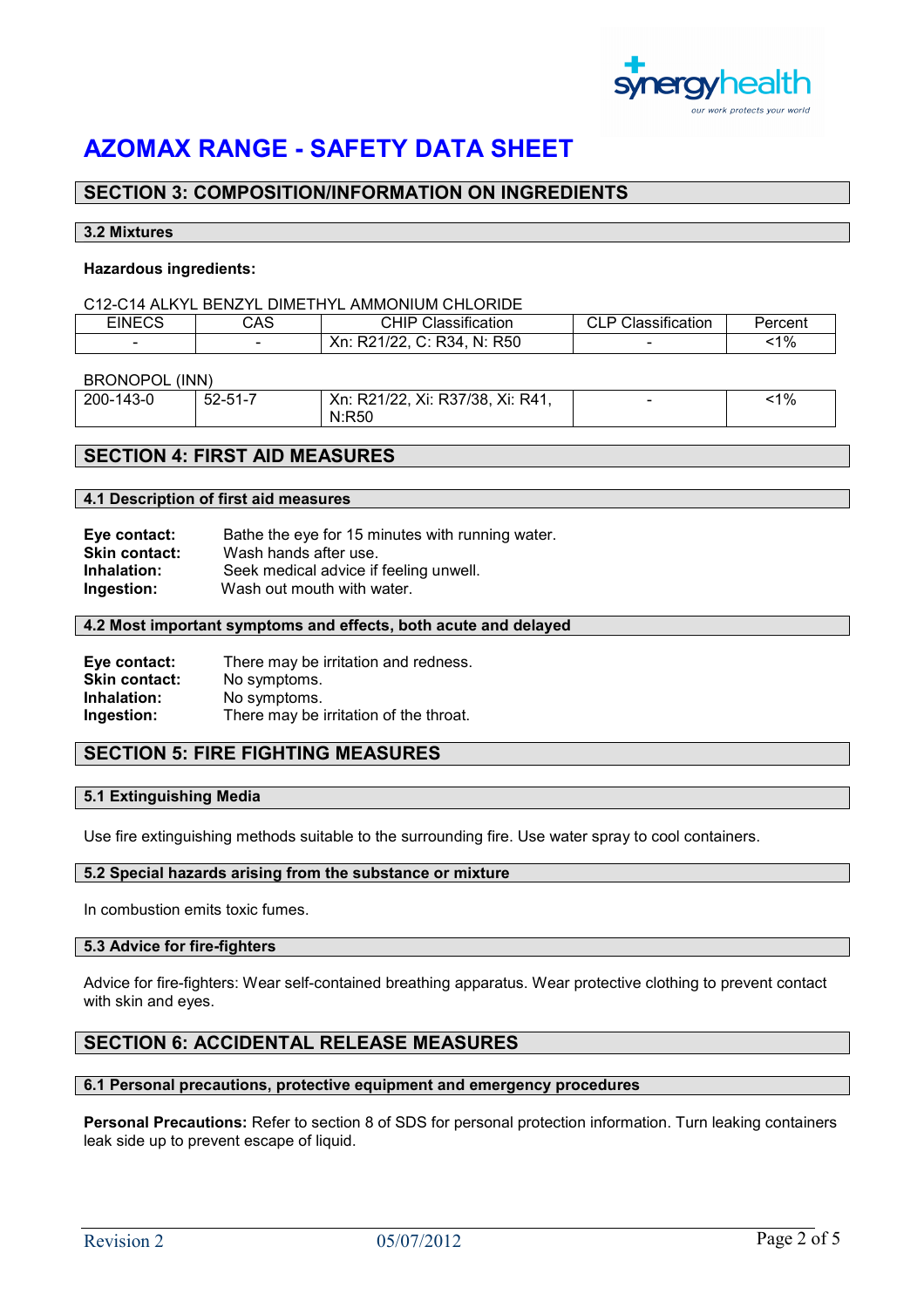

#### 6.2 Environmental precautions

Environmental Precautions: Dilute with plenty of water, do not allow to enter sewers/surface or ground water.

#### 6.3 Methods and material for containment and cleaning up

Collecting and Cleaning: Absorb with liquid binding material, (sand, diatomite, acid binders, universal binders, sawdust). Transfer to a closable, labelled salvage container for disposal by appropriate method.

## SECTION 7: HANDLING AND STORAGE

## 7.1 Precautions for safe handling

Handling: No special requirements

#### 7.2 Conditions for safe storage including any incompatibilities

Storage: Store in a cool, well ventilated area. Keep container tightly closed.

# SECTION 8: EXPOSURE CONTROLS/PERSONAL PROTECTION

#### 8.1 Control parameters

Workplace exposure limits: Not applicable

#### 8.2 Exposure controls

| <b>Hand Protection:</b>        | Protective gloves may be worn.           |
|--------------------------------|------------------------------------------|
| <b>Respiratory Protection:</b> | Respiratory protection not required.     |
| Eye protection:                | Safety glasses. Ensure eye bath to hand. |
| <b>Skin protection:</b>        | Suitable protective clothing.            |

# SECTION 9: PHYSICAL AND CHEMICAL PROPERTIES

#### 9.1 Basic physical and chemical properties

Colour: Colourless Odour: Pleasant pH: Approx. 7 Relative density: 0.999 Flash point °C: N/A Solubility in Water: Soluble

# SECTION 10: STABILITY AND REACTIVITY

## 10.1 Reactivity

As supplied the product is stable and has no adverse reactions with commonly used chemicals.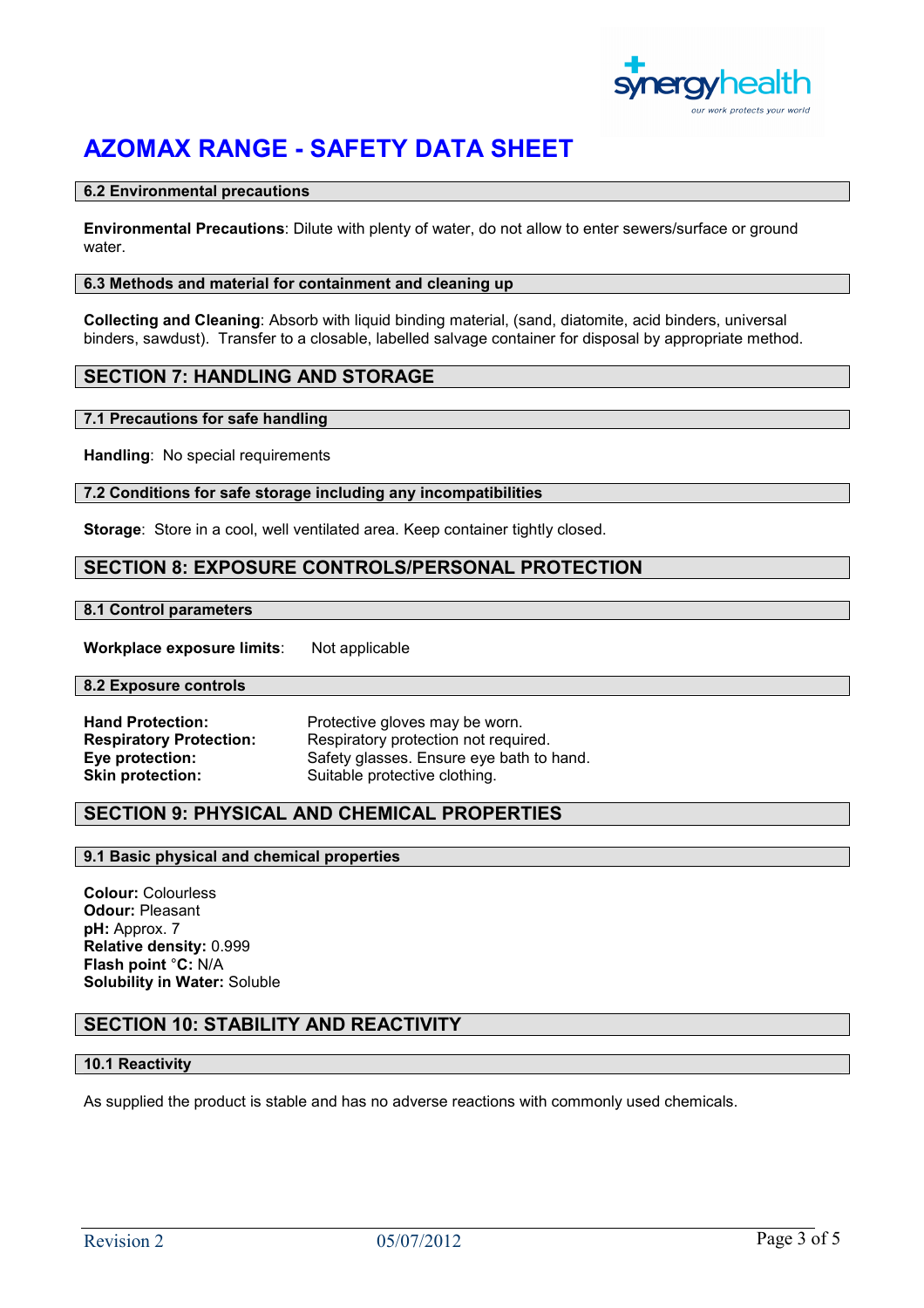

## 10.2 Chemical stability

Stable under normal conditions.

## 10.3 Possibility of hazardous reactions

#### 10.4 Conditions to avoid

**Heat** 

-

### 10.5 Incompatible materials

Avoid contact with strong acids or strong oxidising agents.

#### 10.6 Hazardous decomposition products

In combustion emits toxic fumes.

# SECTION 11: TOXICOLOGICAL INFORMATION

## 11.1 Information on toxicological effects

Toxicity values: Not applicable.

# SECTION 12: ECOLOGICAL INFORMATION

### 12.1 Toxicity

Ecotoxicity values: Not applicable.

### 12.2 Persistence and biodegradeability

Biodegradeable

#### 12.3 Bioaccumulative potential

No bioaccumulation potential.

#### 12.4 Mobility In soil

Readily absorbed into soil.

## 12.5 Results of PBT and vPvB assessment

Not applicable.

## 12.6 Other adverse effects

Negligible ecotoxicity.